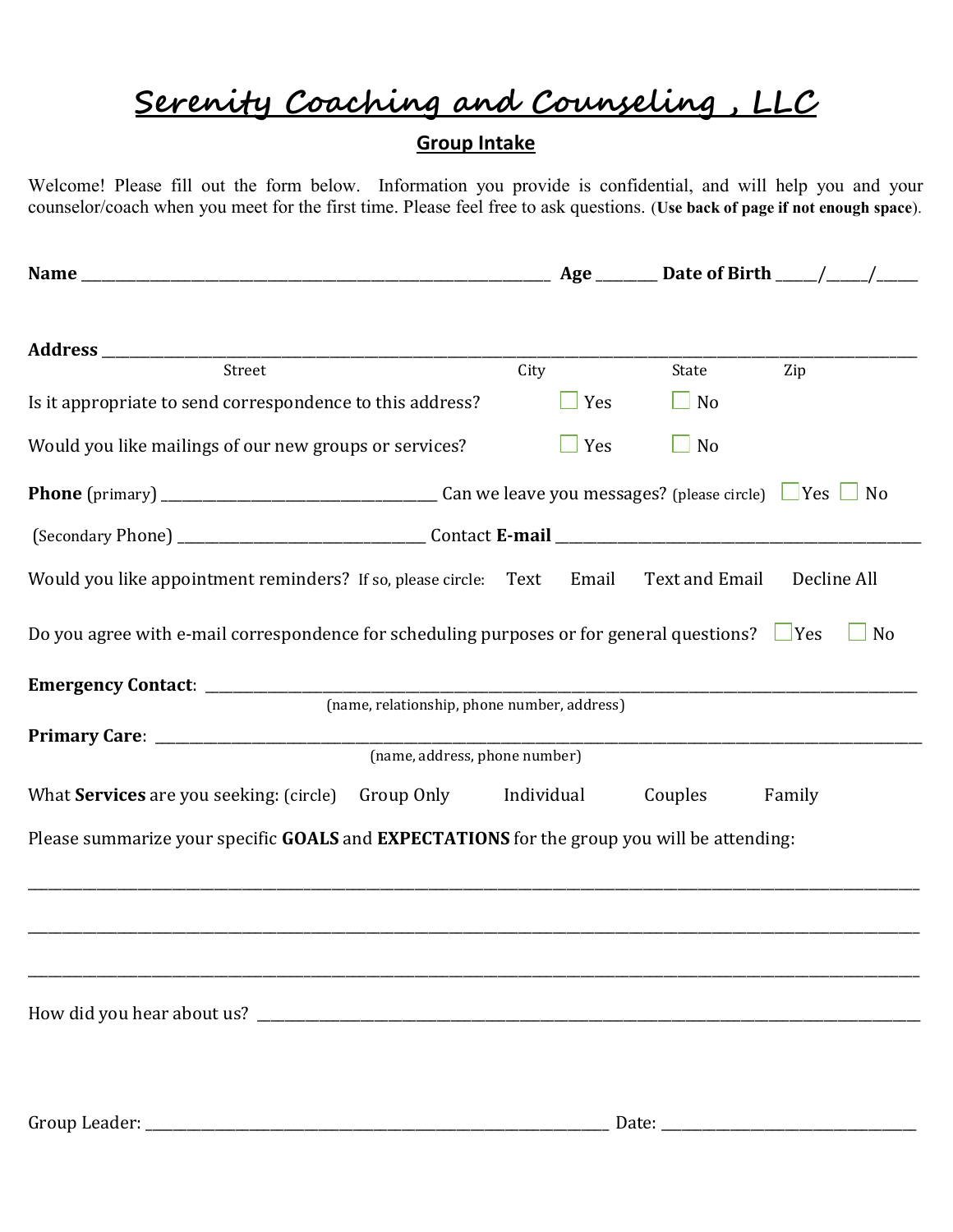|                                                                                  |                                                                |            |                       |            |                        |            | DOB:<br><u> 2000 - Jan Jan James, martin din bashkritik (h. 1878)</u> |            |                                                                                                                     |  |  |
|----------------------------------------------------------------------------------|----------------------------------------------------------------|------------|-----------------------|------------|------------------------|------------|-----------------------------------------------------------------------|------------|---------------------------------------------------------------------------------------------------------------------|--|--|
| <b>Group Intake Questionnaire:</b>                                               |                                                                |            |                       |            |                        |            |                                                                       |            |                                                                                                                     |  |  |
|                                                                                  |                                                                |            |                       |            |                        |            |                                                                       |            | 1. Please check the box which best describes your general happiness and well-being:                                 |  |  |
| $1\Box$<br>$0 \perp$                                                             | $2\square$                                                     | $3\square$ | $4\square$            | $5\square$ | $6\square$             | 7□         | 8⊟                                                                    | 9⊡         |                                                                                                                     |  |  |
| Very                                                                             |                                                                |            |                       |            |                        |            |                                                                       | Excellent  |                                                                                                                     |  |  |
| Poor                                                                             |                                                                |            |                       |            |                        |            |                                                                       |            |                                                                                                                     |  |  |
| 2. Please check the box which best describes how well you are doing on your job: |                                                                |            |                       |            |                        |            |                                                                       |            |                                                                                                                     |  |  |
| 0 <sub>0</sub><br>$1\square$                                                     | $2\square$                                                     | $3\square$ | $4\square$            | $5\square$ | $6\square$             | $7\square$ | 8⊟                                                                    | $9\square$ |                                                                                                                     |  |  |
| Not<br>Cannot                                                                    |                                                                | Serious    |                       | Moderate   |                        | Mild       |                                                                       | No         |                                                                                                                     |  |  |
| Working Function                                                                 |                                                                | Problems   |                       | Problem    |                        | Problems   |                                                                       | Problems   |                                                                                                                     |  |  |
|                                                                                  |                                                                |            |                       |            |                        |            |                                                                       |            |                                                                                                                     |  |  |
|                                                                                  |                                                                |            |                       |            |                        |            |                                                                       |            |                                                                                                                     |  |  |
| 3. Family Status (please circle): Single Married                                 |                                                                |            |                       |            |                        |            | Separated                                                             | Divorced   | Widowed<br>Other                                                                                                    |  |  |
|                                                                                  |                                                                |            |                       |            |                        |            |                                                                       |            |                                                                                                                     |  |  |
|                                                                                  |                                                                |            |                       |            |                        |            |                                                                       |            | Who do you live with: ______________________________Children? Do they live with you? _________________________      |  |  |
|                                                                                  |                                                                |            |                       |            |                        |            |                                                                       |            |                                                                                                                     |  |  |
|                                                                                  |                                                                |            |                       |            |                        |            |                                                                       |            |                                                                                                                     |  |  |
|                                                                                  |                                                                |            |                       |            |                        |            |                                                                       |            | *Please check the box which best describes how well you are doing in your marital/significant other relationship:   |  |  |
| $0 \mid \cdot$                                                                   | $1\Box$                                                        | $2\square$ | $3\square$<br>Serious | $4\square$ | $5\square$<br>Moderate | $6\square$ | 70<br>Mild                                                            | 8⊡         | $9\square$                                                                                                          |  |  |
| Not                                                                              | Cannot<br>Applicable Function                                  |            | Problems              |            | Problem                |            | Problems                                                              |            | No<br>Problems                                                                                                      |  |  |
|                                                                                  |                                                                |            |                       |            |                        |            |                                                                       |            |                                                                                                                     |  |  |
|                                                                                  |                                                                |            |                       |            |                        |            |                                                                       |            | *Please check the box which best describes how well you are doing in your family relationships:                     |  |  |
| 0 <sub>l</sub><br>Not                                                            | $1\square$                                                     | $2\square$ | $3\square$<br>Serious | 4⊟         | $5\square$<br>Moderate | $6\square$ | 7□<br>Mild                                                            | 8⊡         | $9\square$                                                                                                          |  |  |
|                                                                                  | Cannot<br>Applicable Function                                  |            | Problems              |            | Problem                |            | Problems                                                              |            | No<br>Problems                                                                                                      |  |  |
|                                                                                  |                                                                |            |                       |            |                        |            |                                                                       |            | *Please check the box which best describes how well you are doing in relationships with people outside your family: |  |  |
|                                                                                  |                                                                |            | $3\square$            |            |                        |            | $4\Box$ 5 $\Box$ 6 $\Box$ 7 $\Box$ 8 $\Box$ 9 $\Box$                  |            |                                                                                                                     |  |  |
| $0\square$<br>Not                                                                | $1 \Box$<br>Cannot                                             | $2\Box$    | Serious               |            | Moderate               |            | Mild                                                                  |            | No                                                                                                                  |  |  |
|                                                                                  | Applicable Function                                            |            | Problems              |            | Problem                |            | Problems                                                              |            | Problems                                                                                                            |  |  |
|                                                                                  |                                                                |            |                       |            |                        |            |                                                                       |            |                                                                                                                     |  |  |
|                                                                                  | Any family history of mental health or substance abuse issues? |            |                       |            |                        |            |                                                                       |            | $No$ $\Box$<br>Yes                                                                                                  |  |  |
|                                                                                  |                                                                |            |                       |            |                        |            |                                                                       |            |                                                                                                                     |  |  |
| 4. Please check the box which best describes your current physical health:       |                                                                |            |                       |            |                        |            |                                                                       |            |                                                                                                                     |  |  |
| 0 <sub>0</sub>                                                                   | $1\square$                                                     | $2\square$ | $3\square$            | $4\square$ | $5\square$             | $6\square$ | 70                                                                    | 8⊟         | 9⊟                                                                                                                  |  |  |
| Very                                                                             |                                                                |            |                       |            |                        |            |                                                                       |            | Excellent                                                                                                           |  |  |
| Poor                                                                             |                                                                |            |                       |            |                        |            |                                                                       |            |                                                                                                                     |  |  |
|                                                                                  |                                                                |            |                       |            |                        |            |                                                                       |            | Do you have any medical or physical health issues that we would need to know about?                                 |  |  |
|                                                                                  |                                                                |            |                       |            |                        |            |                                                                       |            |                                                                                                                     |  |  |
|                                                                                  |                                                                |            |                       |            |                        |            |                                                                       |            |                                                                                                                     |  |  |
|                                                                                  |                                                                |            |                       |            |                        |            |                                                                       |            |                                                                                                                     |  |  |
|                                                                                  |                                                                |            |                       |            |                        |            |                                                                       |            |                                                                                                                     |  |  |
| Who prescribes them?                                                             |                                                                |            |                       |            |                        |            |                                                                       |            |                                                                                                                     |  |  |
| Would you like us to contact them? Yes $\Box$                                    |                                                                |            |                       |            |                        | No         |                                                                       |            |                                                                                                                     |  |  |
|                                                                                  |                                                                |            |                       |            |                        |            |                                                                       |            |                                                                                                                     |  |  |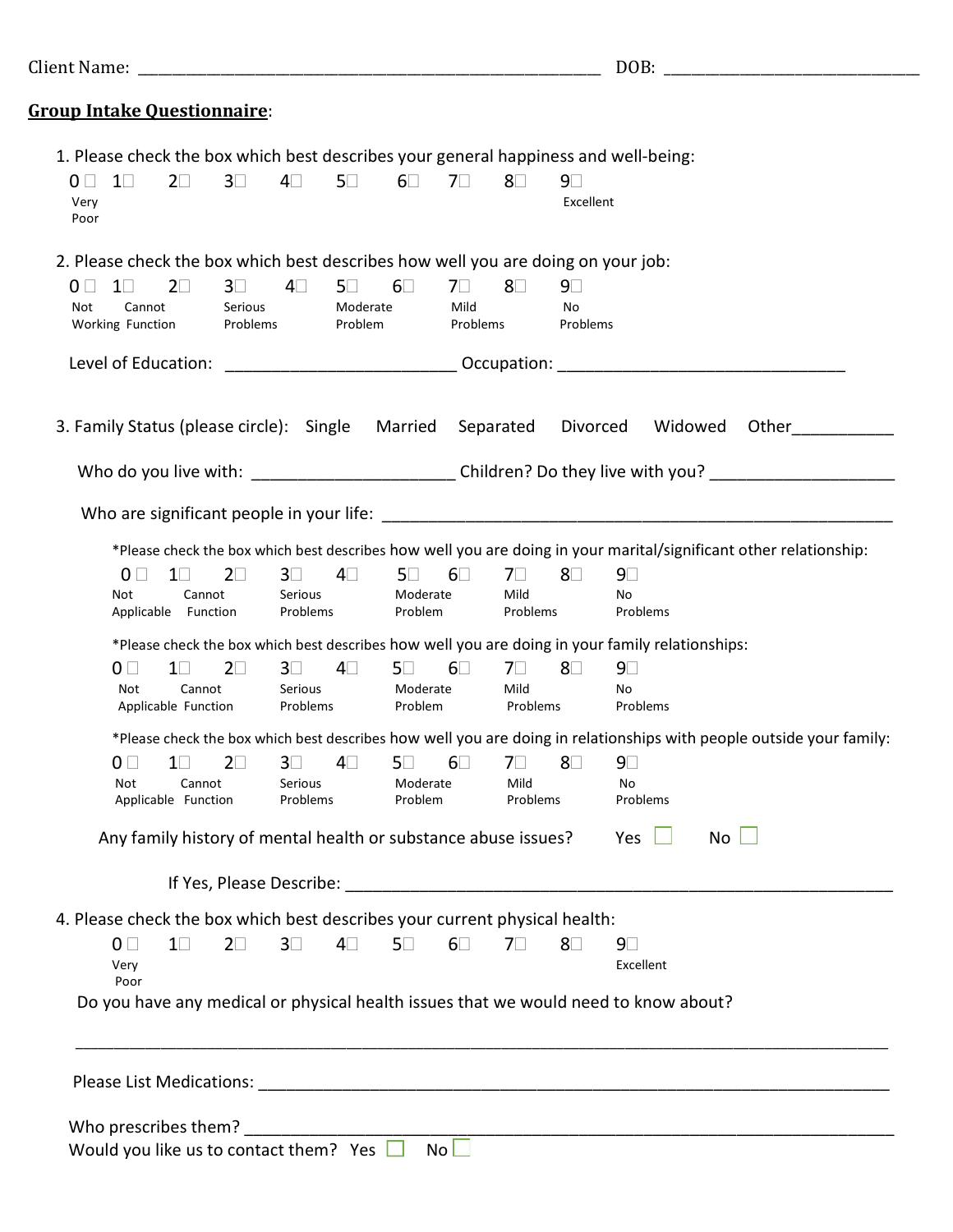| Client Name: _                                                                                              | DOB:                                                                                                                    |  |  |  |  |  |
|-------------------------------------------------------------------------------------------------------------|-------------------------------------------------------------------------------------------------------------------------|--|--|--|--|--|
| 5. Have you ever seen or are currently seeing a coach/counselor/therapist or been hospitalized for a mental |                                                                                                                         |  |  |  |  |  |
| health, emotional disorder, or a substance use disorder? If so, who/what, facility or hospital and when:    |                                                                                                                         |  |  |  |  |  |
|                                                                                                             |                                                                                                                         |  |  |  |  |  |
| 6. Have you ever experienced a trauma or traumatic event that we should know about? Yes                     | $No$ $\Box$                                                                                                             |  |  |  |  |  |
|                                                                                                             |                                                                                                                         |  |  |  |  |  |
| 7. Do you have other supports we should know about? (self-help, psychiatry, groups, probation, etc):        |                                                                                                                         |  |  |  |  |  |
| 8. Please Circle:                                                                                           |                                                                                                                         |  |  |  |  |  |
| Alcohol Use: Never 1-4 timer per month 2-3 per week                                                         | Daily                                                                                                                   |  |  |  |  |  |
|                                                                                                             | Level of Consumption: 1-2 drinks per sitting 3-4 drinks per setting 5 drinks or more                                    |  |  |  |  |  |
| Intoxication Frequency: Never                                                                               | 1-4 timer per month<br>2-3 per week<br>Daily                                                                            |  |  |  |  |  |
| Frequency: Never<br>1-4 timer per month                                                                     | Substance Abuse Assessment: None Marijuana Sedatives Stimulants Cocaine Opiates Hallucinogenic<br>2-3 per week<br>Daily |  |  |  |  |  |
| 9. Do you have any current or past legal issues we should know about?_______________________________        |                                                                                                                         |  |  |  |  |  |
| 10. Is there anything about you (spirituality, cultural beliefs, identity, etc) that we should know about?  |                                                                                                                         |  |  |  |  |  |
| 11. Are you requesting any specific accommodations? If so, please describe:                                 |                                                                                                                         |  |  |  |  |  |

\_\_\_\_\_\_\_\_\_\_\_\_\_\_\_\_\_\_\_\_\_\_\_\_\_\_\_\_\_\_\_\_\_\_\_\_\_\_\_\_\_\_\_\_\_\_\_\_\_\_\_\_\_\_\_\_\_\_\_\_\_\_\_\_\_\_\_\_\_\_\_\_\_\_\_\_\_\_\_\_\_\_\_\_\_\_\_\_\_\_

\_\_\_\_\_\_\_\_\_\_\_\_\_\_\_\_\_\_\_\_\_\_\_\_\_\_\_\_\_\_\_\_\_\_\_\_\_\_\_\_\_\_\_\_\_\_\_\_\_\_\_\_\_\_\_\_\_\_\_\_\_\_\_\_\_\_\_\_\_\_\_\_\_\_\_\_\_\_\_\_\_\_\_\_\_\_\_\_\_\_

\_\_\_\_\_\_\_\_\_\_\_\_\_\_\_\_\_\_\_\_\_\_\_\_\_\_\_\_\_\_\_\_\_\_\_\_\_\_\_\_\_\_\_\_\_\_\_\_\_\_\_\_\_\_\_\_\_\_\_\_\_\_\_\_\_\_\_\_\_\_\_\_\_\_\_\_\_\_\_\_\_\_\_\_\_\_\_\_\_\_

\_\_\_\_\_\_\_\_\_\_\_\_\_\_\_\_\_\_\_\_\_\_\_\_\_\_\_\_\_\_\_\_\_\_\_\_\_\_\_\_\_\_\_\_\_\_\_\_\_\_\_\_\_\_\_\_\_\_\_\_\_\_\_\_\_\_\_\_\_\_\_\_\_\_\_\_\_\_\_\_\_\_\_\_\_\_\_\_\_\_

12. Is there anything else we should know about you?

Group Leader Comments: \_\_\_\_\_\_\_\_\_\_\_\_\_\_\_\_\_\_\_\_\_\_\_\_\_\_\_\_\_\_\_\_\_\_\_\_\_\_\_\_\_\_\_\_\_\_\_\_\_\_\_\_\_\_\_\_\_\_\_\_\_\_\_\_\_\_\_\_

Group Leader: \_\_\_\_\_\_\_\_\_\_\_\_\_\_\_\_\_\_\_\_\_\_\_\_\_\_\_\_\_\_\_\_\_\_\_\_\_\_\_\_\_\_\_\_\_\_\_\_ Date: \_\_\_\_\_\_\_\_\_\_\_\_\_\_\_\_\_\_\_\_\_\_\_\_\_